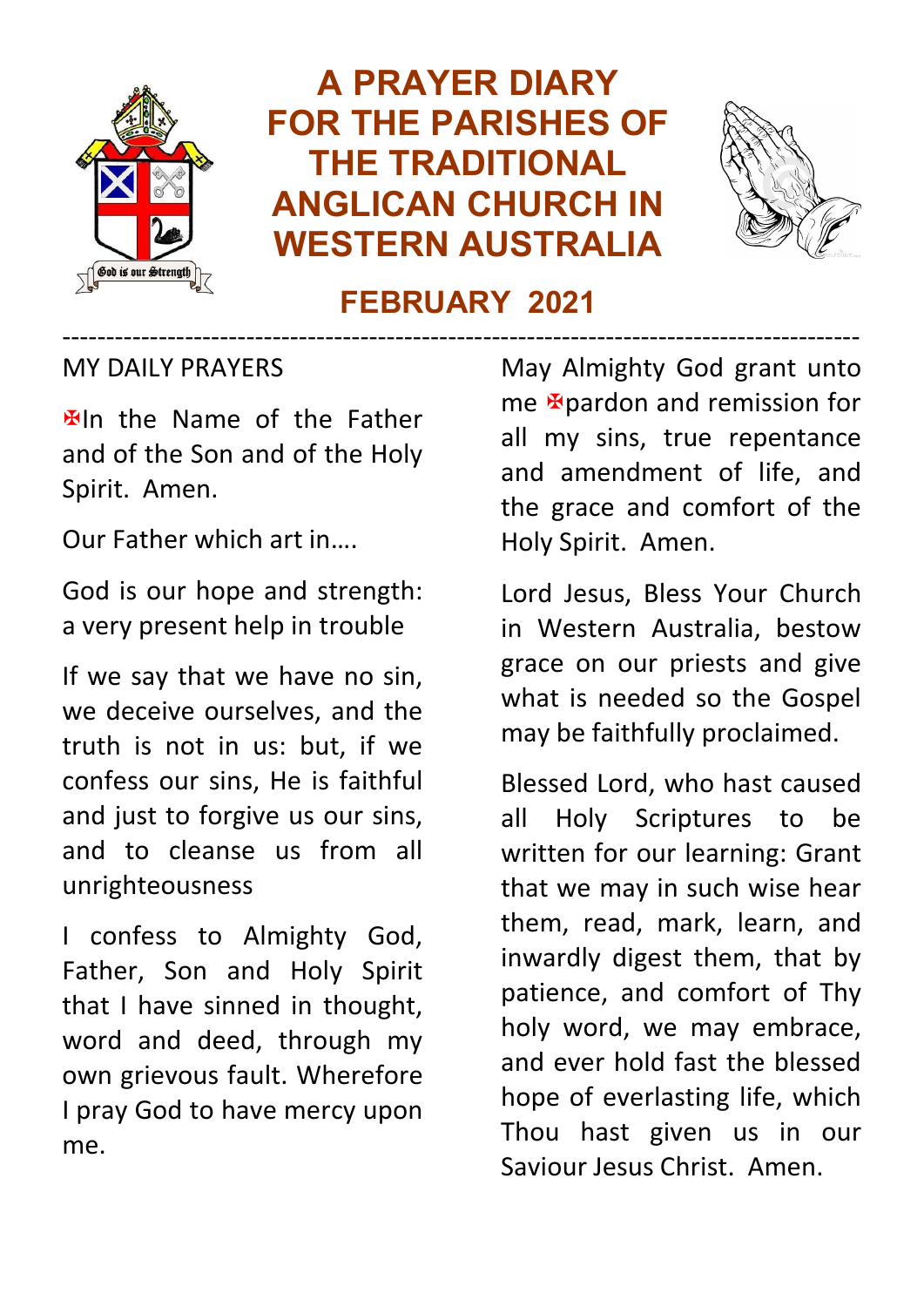#### 1 **Monday**

For God's blessing for the start of the 2021 school year **Angeline Teh; Jeanette Teh Nina Babic; Mia Babic**

#### 2 **Purification of St Mary the Virgin**

For those who have no one to pray for them **Fr Brian Tee; Miems Tee**

### 3 **Wednesday**

For those who faithfully serve the Lord Jesus Christ **Natalie Baldwin Thomas Baldwin**

#### 4 **Thursday**

That we may bravely contend for the Christian faith **Andrew Veal; Bronwyn Veal Abigail; Levi; William; Sofia Veal**

#### 5 **Friday**

For Bp David and the members of our Diocesan Council **Pearl de Lang; Toaw Ngo Pham**

#### 6 **Saturday** For those wrongfully accused, convicted and imprisoned **Geoff Pollard; Pam Pollard**

#### 7 **Sexagesima**

For those who have died from the Coronavirus –  $R$  I.P.

#### **Fr Robert Burn; Joan Burn**

#### 8 **Monday**

For all those suffering from the Coronavirus Pandemic **Joshua Burton; John Wheldon**

#### 9 **Tuesday**

For a desire to love and serve the Lord and His Church **Dougal Burton; Beth Burton**

**William Burton; Amelia Burton**

#### 10 **Wednesday** For more priests **Bob Fleay; Peter Emmens**

11 **Thursday** For all health care workers with thanks

#### **Marie Bolt; Shelley Dixon**

12 **Friday** For a spirit of Love and Peace for all Nations and People **Maggie de Jonghe; Betty May**

#### 13 **Saturday**

For those suffering financial hardship due to Coronavirus **Helen Martin; Pat Daniel**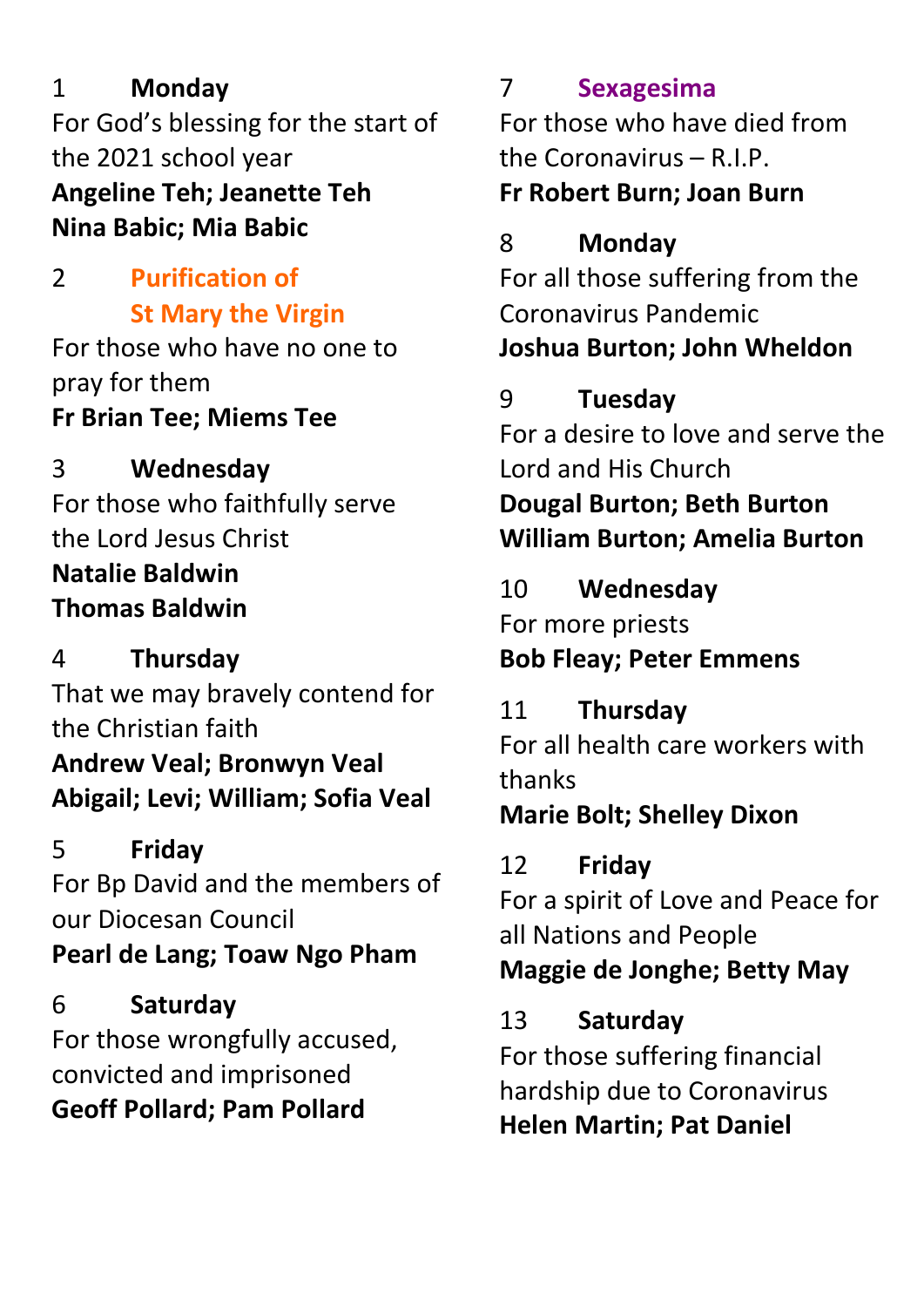#### 14 **Quinquagesima**

For those who have lost their employment due to Coronavirus **Mary Hoffman; Susan Morisey**

#### 15 **Monday**

For those who teach in schools during this Pandemic **Deirdre O'Brien; Keith O'Brien**

## 16 **Tuesday**

For success for the Coronavirus vaccines used and developing **Bp John Keep; Valorie Keep**

## 17 **Ash Wednesday**

For God's blessing as we seek to draw closer to Him during Lent **Brian Daniels; Robyn Daniels Helen King; Patricia Rigby**

18 **Thursday** For faithfulness to God's truths as revealed in the Bible **Ken Krachler; Stuart Krachler**

# 19 **Friday**

For the members of our Management Committee **Brian LeFaever; Eileen LeFaever**

20 **Saturday** For our parishes of St Andrew and St Peter **Shirley McFarlane Barbara Reynolds**

# 21 **Lent I**

For those who experience domestic violence **Neville McPherson; Des Wright**

## 22 **Monday**

The Parish of the Resurrection, Edmonton, Canada **Val Melrose; Nancy Mollan**

## 23 **Tuesday**

For the United Nations **Jennifer Newill; Denise Turner**

# 24 **St Matthias Apostle and Martyr**

For our families and friends **Iain Scott; Tyvella Abban**

## 25 **Thursday**

For those who have given their lives for the Christian Faith **Centaine Scott; Michelle Scott**

## 26 **Friday**

For those suffering family stress and breakdown

## **Mairi Scott; Patricia Scott**

# 27 **Saturday**

For courage to speak openly about our faith

**Angeline Teh; Jeanette Teh Nina Babic; Mia Babic**